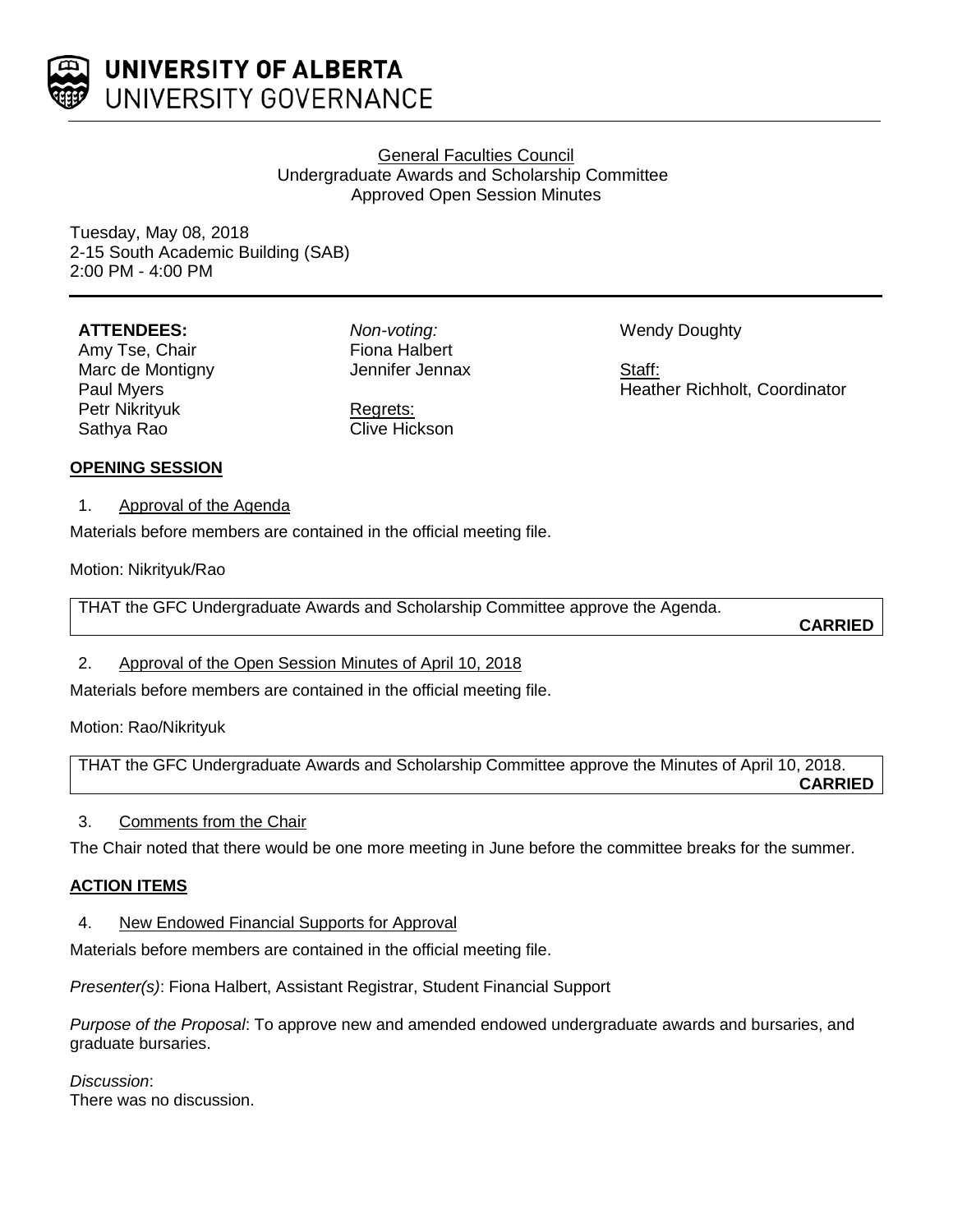THAT the GFC Undergraduate Awards and Scholarship Committee approve, with delegated authority from General Faculties Council, new endowed Undergraduate Awards and Bursaries, as submitted by Student Financial Support and as set forth in Attachment 1, to be effective immediately.

**CARRIED**

### 5. New Annually Funded Financial Supports for Approval

Materials before members are contained in the official meeting file.

*Presenter(s)*: Fiona Halbert, Assistant Registrar, Student Financial Support

*Purpose of the Proposal*: To approve new and amended annually funded undergraduate awards and bursaries, and graduate bursaries.

*Discussion*:

Members discussed faculty recognized student groups and clubs.

THAT the GFC Undergraduate Awards and Scholarship Committee approve, with delegated authority from General Faculties Council, new annually funded Undergraduate Awards and Bursaries, as submitted by Student Financial Support and as set forth in Attachment 1, to be effective immediately.

**CARRIED**

#### 6. Amendments to Existing Financial Supports for Approval

Materials before members are contained in the official meeting file.

*Presenter(s)*: Fiona Halbert, Assistant Registrar, Student Financial Support

*Purpose of the Proposal*: To approve new and amended undergraduate awards and bursaries, and graduate bursaries.

*Discussion*:

During the discussion members asked questions about changes to programs offered by faculties and the definition of "highest distinction".

THAT the GFC Undergraduate Awards and Scholarship Committee approve, with delegated authority from General Faculties Council, amendments to existing Undergraduate Awards and Bursaries, as submitted by Student Financial Support and as set forth in Attachment 1, to be effective immediately.

**CARRIED**

#### **DISCUSSION ITEMS**

## 7. Advancement Update

Presenter(s): Jennifer Jennax, Senior Director, Advancement Services, Office of Advancement

Ms Jennax reported a total of 16.9 million dollars in fundraising achievement for student awards, scholarships and bursaries for the 2018 fiscal year. Fundraising Achievement is a measure of the new fundraising commitments including all outright gifts, perpetual pledge payments, matching gifts, grants and pledges, and accounts for any write-offs.

The total fundraising achievement for students can be broken up into 1.5 million in annual funding for undergraduate supports, 12.9 million in endowed funds for undergraduate supports, and 2.5 million in total graduate supports.